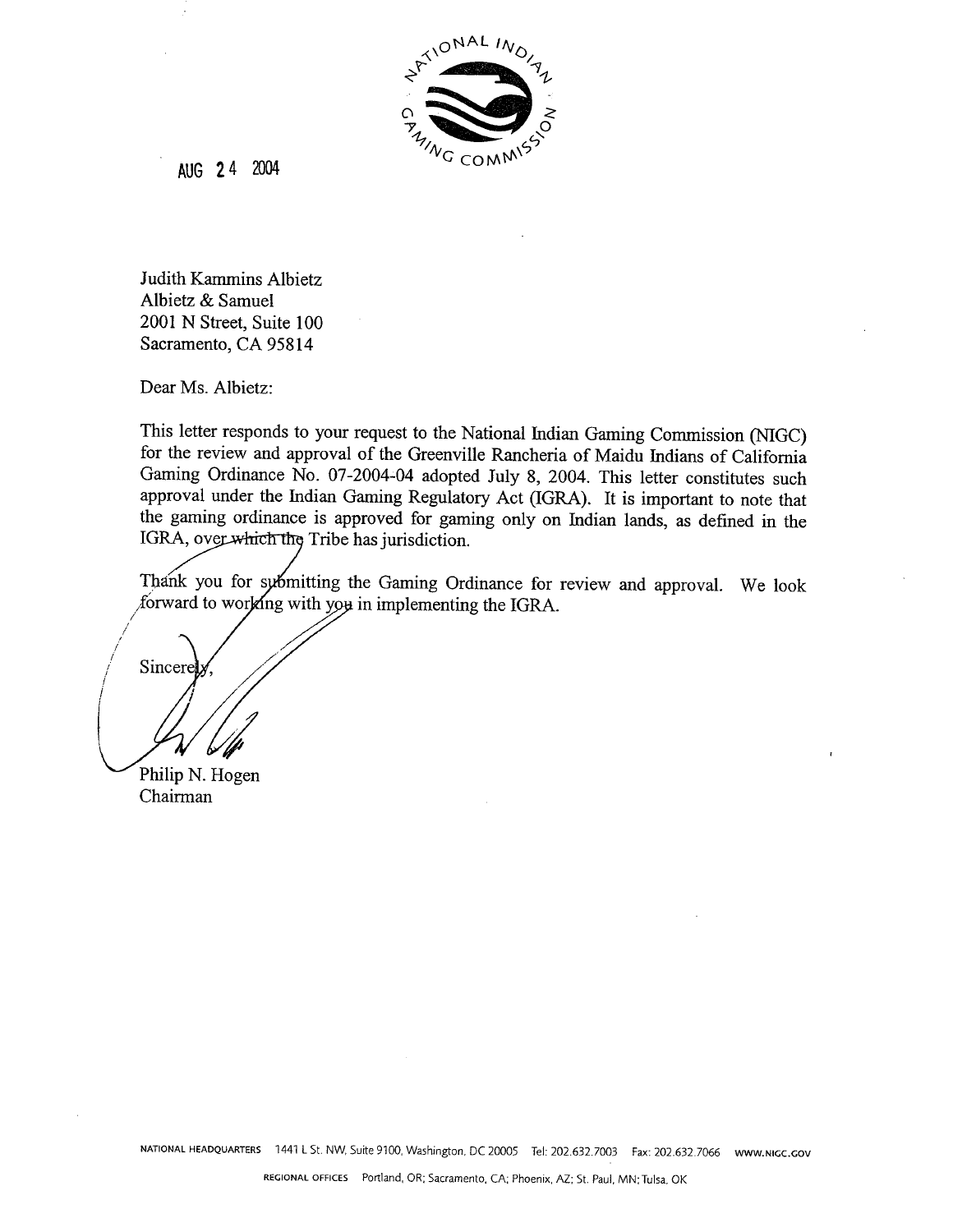# **Greenville Rancheria P.O. Box 279 410 Main Street Greenville, CA 95947**

#### RESOLUTION NO. 07-2004-04

# REQUESTING THE NATIONAL INDIAN GAMING COMMISSION'S APPROVAL OF THE GREENVILLE RANCHERJA CLASS **II** AND CLASS I11 GAMING ORDINANCE

- WHEREAS: The Greenville Rancheria ("Tribe") is a federally-recognized Indian Tribe; and
- WHEREAS: The Greenville Tribal Council ("Council") is the governing body of the Greenville Rancheria; and
- WHEREAS: The Tribe is responsible for advancing the health and general welfare of its members; and
- WHEREAS: In order to meet its obligations to its members, the Tribe must achieve economic self sufficiency; and
- WHEREAS: The Tribe desires to develop a gaming enterprise to help it achieve economic selfsufficiency; and
- WHEREAS: The Tribe has entered into a Management Agreement ("Agreement") with Greenville, LLC for the purpose of operating a Class II and Class III gaming facility, which Agreement has been submitted for review and approval by the National Indian Gaming Commission ("NIGC"); and
- WHEREAS: The Council has reviewed and approved a Class II and Class III Gaming Ordinance.

NOW THEREFORE BE IT RESOLVED THAT, the Council hereby requests that the NIGC approve the Class II and Class III Gaming Ordinance.

#### **CERTIFICATION**

The foregoing resolution was adopted by a vote of  $\mathcal{I}$  FOR,  $\mathcal{O}$  AGAINST, and  $\bigcirc$  ABSTAINING, at a Tribal Council meeting, at which a quorum was present, on this 8 day of July, 2004.

**C** 

Attest: Certified by:

Ani Qumber ~ Cherine Service ~ Service ~<br>Lorie Jaimes, Tribal Chairperson ~ Eugene Benner, Secretary/Treasurer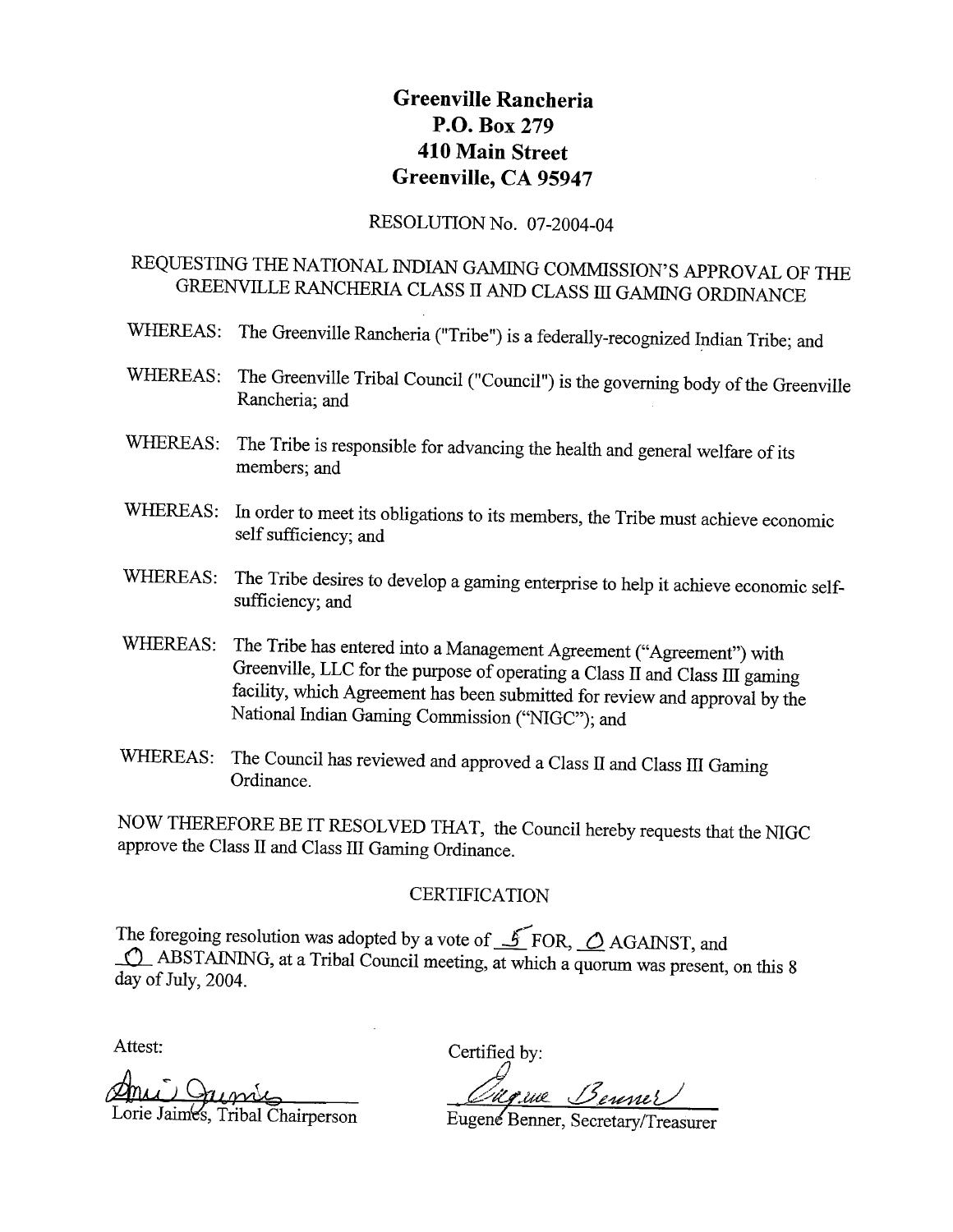# JUL 19 2004 **GREENVILLE RANCHERIA OF MAIDU INDIANS OF CALIFORNIA GAMING ORDINANCE**

## **ORDINANCE NO. 07-2004-04**

#### I. **Purpose**

The Tribal Council of the Greenville Rancheria of Maidu Indians of California ("Tribal Council"), empowered by the Constitution and Bylaws of the Greenville Rancheria of Maidu Indians of California ("Tribe") to enact ordinances, hereby enacts this Ordinance in order to govern Class 11 and Class III gaming operations on the Tribe's Indian lands in Teharna County, subject to the establishment of a compact with the State of California.

#### **11. Definitions**

Unless a different meaning is clearly indicated in this Ordinance, the terms used herein shall have the same meaning as defined in the Indian Gaming Regulatory Act (IGRA), 25 U.S.C. **5**  2701 *et* seq., and its regulations, 25 C.F.R. *5* 500 et *seq.* Specifically:

- **Class II gaming** has the same definition as laid out in 25 U.S.C.  $\frac{1}{2}$   $\frac{2702(7)}{4}$ means
	- a. the game of chance commonly known as bingo (whether or not electronic, computer, or other technologic aids are used in connection therewith):
		- i. which is played for prizes, including monetary prizes, with cards bearing numbers or other designations,
		- ii. in which the holder of the card covers such numbers or designations when objects, similarly numbered or designated, are drawn or electronically determined, and
		- iii. in which the game is won by the first person covering a previously designated arrangement of numbers or designations on such cards, including (if played in the same location) pull-tabs, lotto, punch boards, tip jars, instant bingo, and other games similar to bingo, and
	- b. card games that:
		- are explicitly authorized by the laws of the State, or i.
		- ii. are not explicitly prohibited by the laws of the State and are played at any location in the State, but only is such card games are played in conformity with those laws and regulations (if any) of the State regarding hours or periods of operation of such card games or limitations on wagers or pot sizes in such card games.
	- The term "class  $II$  gaming" does not include: c.
		- any banking card games, including baccarat, chemin de fer, or i. blackjack (21), or
		- **11.** electronic or electromechanical facsimiles of any game of chance or ii. slot machines of any kind.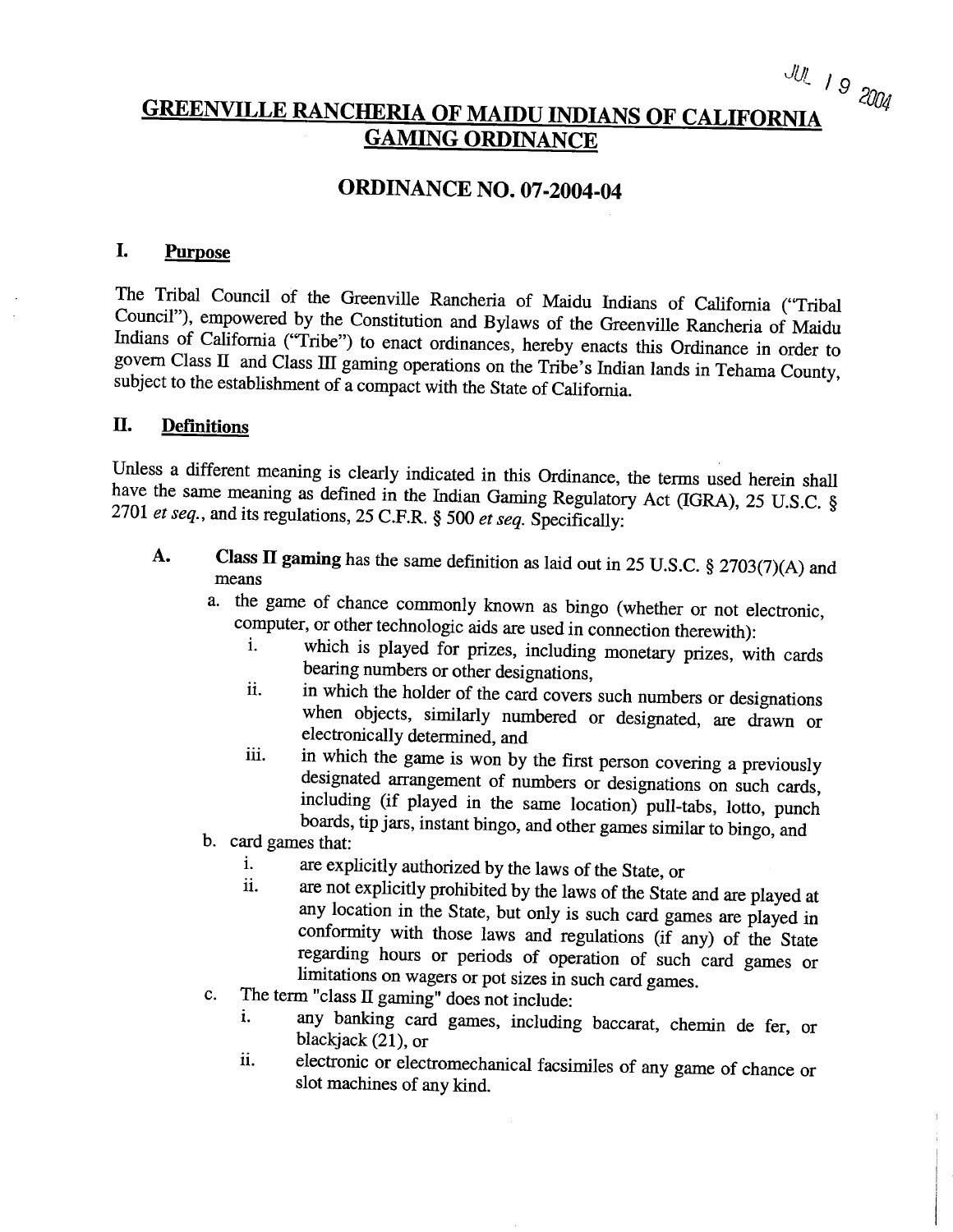**B. Class 111 gaming** means all forms of gaming that are not class I gaming or class **II** gaming.

**C. Commission** means the Greenville Rancheria Gaming Commission established to perform regulatory oversight and to monitor compliance with tribal, federal, and applicable state regulations.

**D.** Compact means a Tribal-State Compact concerning class III gaming under 25 U.S.C. § 2710(d).

#### **E. Indian lands** means

- a. all lands within the limits of any Indian reservation; and
- b. any lands title to which is either held in trust by the United States for the benefit of any Indian Tribe or individual or held by any Indian Tribe or individual subject to restriction by the United States against alienation and over which an Indian Tribe exercises governmental power.

### **F. Key Employee** means

- a. A person who performs one or more of the following functions:
	- i. Bingo caller;
	- ii. Counting room supervisor;
	- iii. Chief of security;
	- iv. Custodian of gaming supplies or cash;
	- v. Floor manager;
	- vi. Pit boss;
	- vii. Dealer;
	- viii.Croupier;
	- ix. Approver of credit;
	- x. Custodian of gambling devices including persons with access to cash and accounting records within such devices;
	- xi. If not otherwise included, any other person whose total cash compensation is in excess of \$50,000 per year; or
	- xii. If not otherwise included, the four most highly compensated persons in the gaming operation.

# **G. Primary Management Official** means

- a. The person(s) having management responsibility for a management contract;
- b. **Any** person who has authority:
	- **1.** To hire and fire employees; or i.
	- To set up working policy for the gaming operation; or ii.
- c. The chief financial officer or other person who has financial management Responsibility.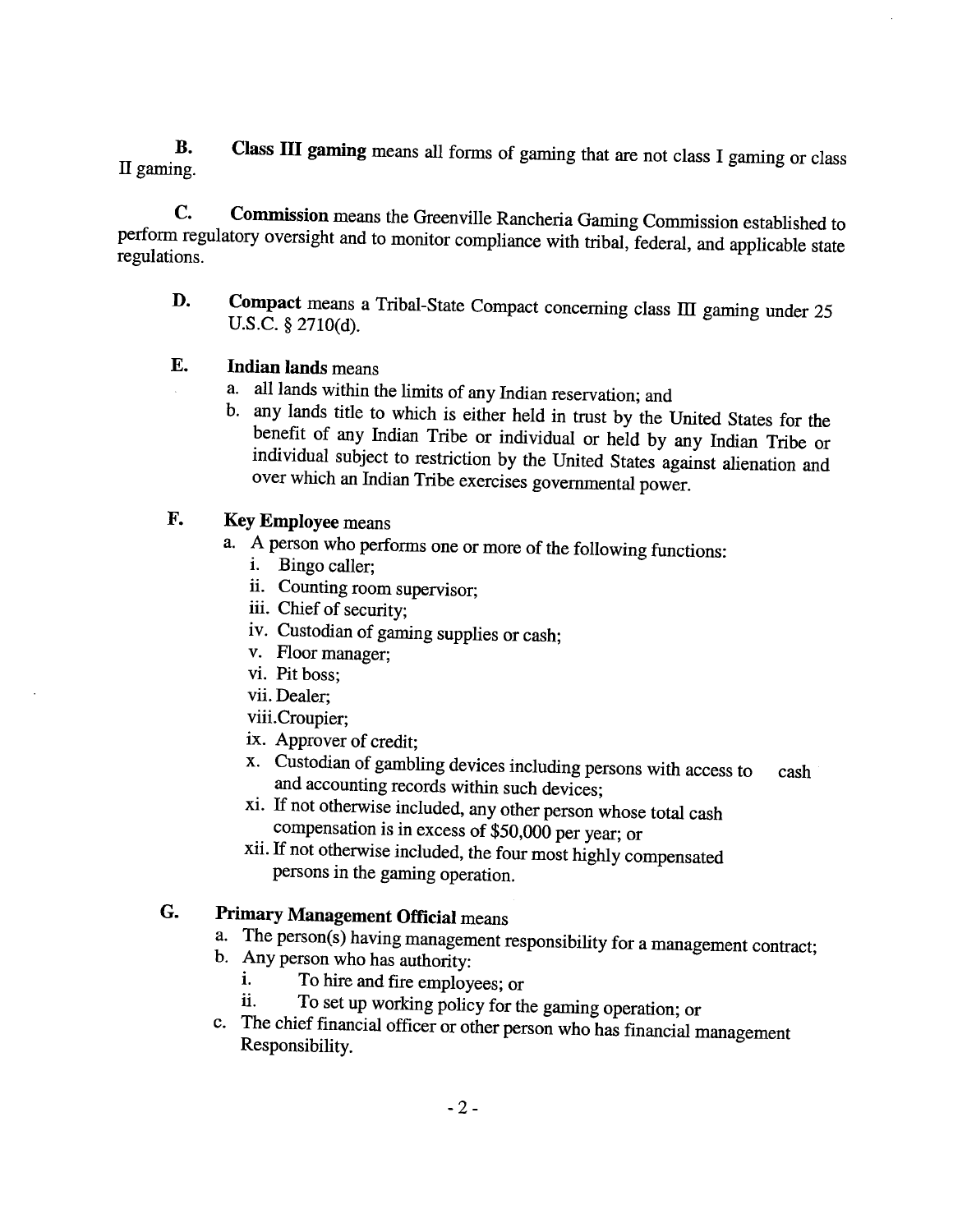#### **111. Gaming Authorized**

Class **II** and Class III gaming, subject to the establishment of a compact with the State of California, are hereby authorized.

#### **IV.** Ownership of Gaming

The Tribe shall have the sole proprietary interest in and responsibility for the conduct of any gaming operation authorized by this ordinance.

#### **V.** Use of Gaming Revenue

**A.** The Tribal Council reserves the right to adopt or impose a uniform and comprehensive system of revenue distribution and taxation relating to gaming, provided such system is adopted in compliance with IGRA.

- **B.** Net revenues from tribal gaming shall be used only for the following purposes:
	- a. to fund tribal government operations and programs;
	- b. to provide for the general welfare of the Tribe and its members;
	- c. to promote tribal economic development;
	- d. to donate to charitable organizations; or
	- e. to help fund operations of local government agencies.

**C.** If the Tribal Council elects to make per capita payments to tribal members, it shall authorize such payments only in accordance with a Revenue Allocation Plan submitted to and approved by the Secretary of the Interior under 25 U.S.C. **8** 2710(b)(3).

**D.** The Tribe shall ensure that the interests of minors and other legally incompetent persons who are entitled to receive any per capita payments under a Tribal per capita payment plan are protected and preserved, and that the per capita payments are disbursed to the parents or legal guardian of such minors or legal incompetents in such amounts as may be necessary for the health, education, or welfare or the minor or other legally incompetent person, under a plan approved by the Tribal Council and the Secretary of the Interior.

#### **VI. Gaming Commission**

**A.** The Tribe hereby establishes a Tribal Gaming Commission whose duty it is to regulate tribal gaming operations. The Tribal Gaming Commission shall consist of at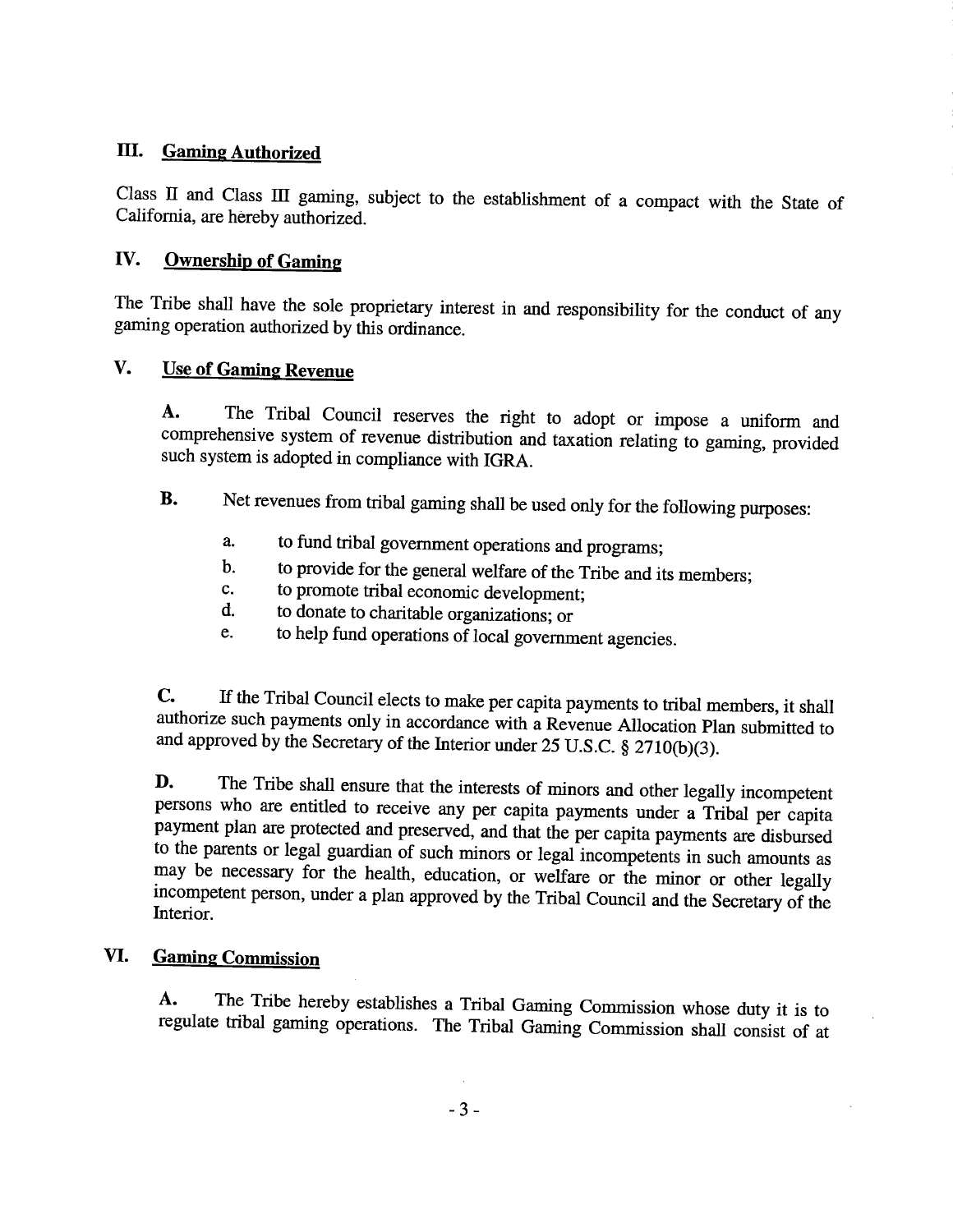least three **(3)** but not more than five (5) members. There shall be among them a Chairperson, Vice-Chairperson, and at least one additional Commissioner.

**B.** The purpose of the Tribal Gaming Commission is regulatory, not managerial. The Commission will conduct oversight to ensure compliance with Tribal, Federal, and, if applicable, State laws and regulations. The Commission will serve as the licensing authority for individuals employed in the gaming operation and will administer background investigations as part of the licensing process. The Commission will also have a role in monitoring compliance with the internal control standards for the gaming operation and in tracking revenues. In order to carry out its regulatory duties, the Commission shall have unrestricted access to all areas of the gaming operation and to all records. The Commission shall have authority to take enforcement actions, including suspension or revocation of an individual gaming license when appropriate.

**C,** The Tribe recognizes the importance of an independent Tribal Gaming Commission in maintaining a well-regulated gaming operation. The Commission shall be and act independently and autonomously from the Tribal Council in all matters within its purview. No prior or subsequent review by the Tribal Council of any actions of the Commission shall be required or permitted except as qtherwise explicitly provided in this Ordinance. To avoid potential conflicts of interest between the operation and regulation of the gaming facility, the Tribe hereby finds that, at a minimum:

- a. No member of the Tribal Council may serve on the Gaming Commission;
- b. No member directly related to or living with any Tribal Council member may serve on the Gaming Commission;
- c. Members of the Gaming Commission are prohibited from gambling in the facility; and
- d. Members of the Gaming Commission are prohibited from accepting complimentary items from the gaming operation.

**D.** Tribal Gaming Commissioner positions shall be filled through appointment by the Tribal Council.

**E.** Nominees for positions of Tribal Gaming Commissioner must satisfy the suitability standards set forth for key employees and primary management officials, found in Section XII of this Ordinance. Such background investigations shall be performed under the direction of the Tribal Council or designated official.

**I?.** The Tribal Gaming Commission shall: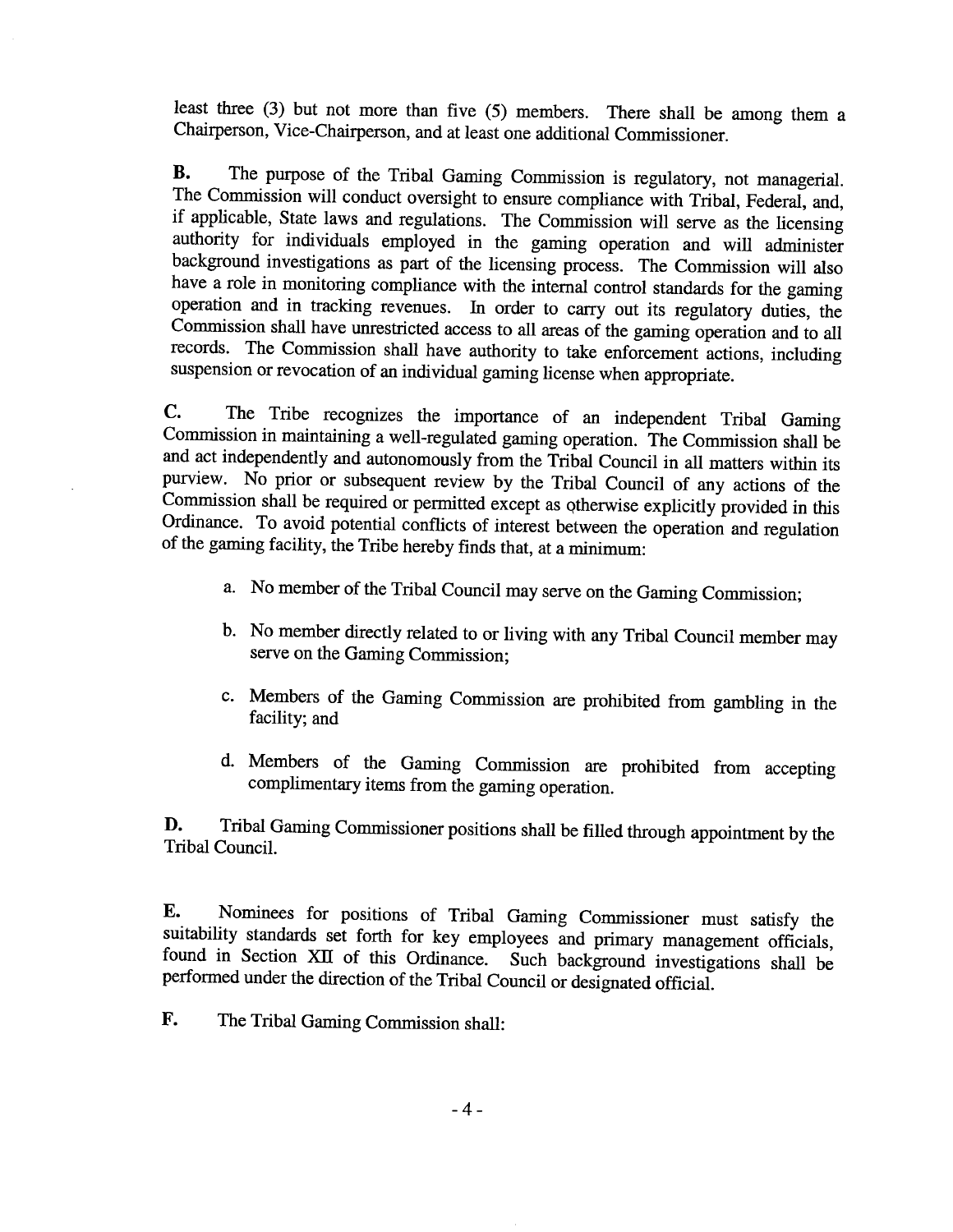- a. Conduct or cause background investigations to be conducted on, at a minimum, primary management officials and key employees;
- b. Review and approve all investigative work conducted;
- c. Report results of background investigations to the NIGC;
- d. Designate a law enforcement agency to obtain and process fingerprints;
- e. Make suitability determinations, which shall be signed by the Chairman of the Gaming Commission;
- f. Issue gaming licenses to management officials and employees of the operation, consistent with the suitability determination;
- g. Inspect, examine and monitor all gaming activities, and have immediate access to review, inspect, examine, photocopy and audit all records of the gaming establishment;
- h. Ensure compliance with all Tribal, State, and Federal laws, rules, and regulations regarding Indian gaming;
- i. Investigate any suspicion of wrongdoing associated with any gaming activities;
- j. Hold hearings on patron and/or employee complaints, in compliance with procedures established in the gaming ordinance and other Tribal gaming regulations;
- k. Comply with any and all reporting requirements under the IGRA, tribal-State compact to which the Tribe is a party, and any other applicable law;
- 1. Promulgate and issue regulations necessary to comply with the Tribe and the NIGC's Minimum Internal Control Standards (MICS);
- m. Promulgate and issue regulations on the levying of fees and/or taxes associated with gaming license applications;
- n. Promulgate and issue regulations on the levying of fines and/or suspension or revocation of gaming licenses for violations of the gaming ordinance, or any other Tribal, Federal, or State, if applicable, gaming regulations; and
- o. Perform such other duties the Commission deems appropriate for the proper regulation of the Tribal gaming operation.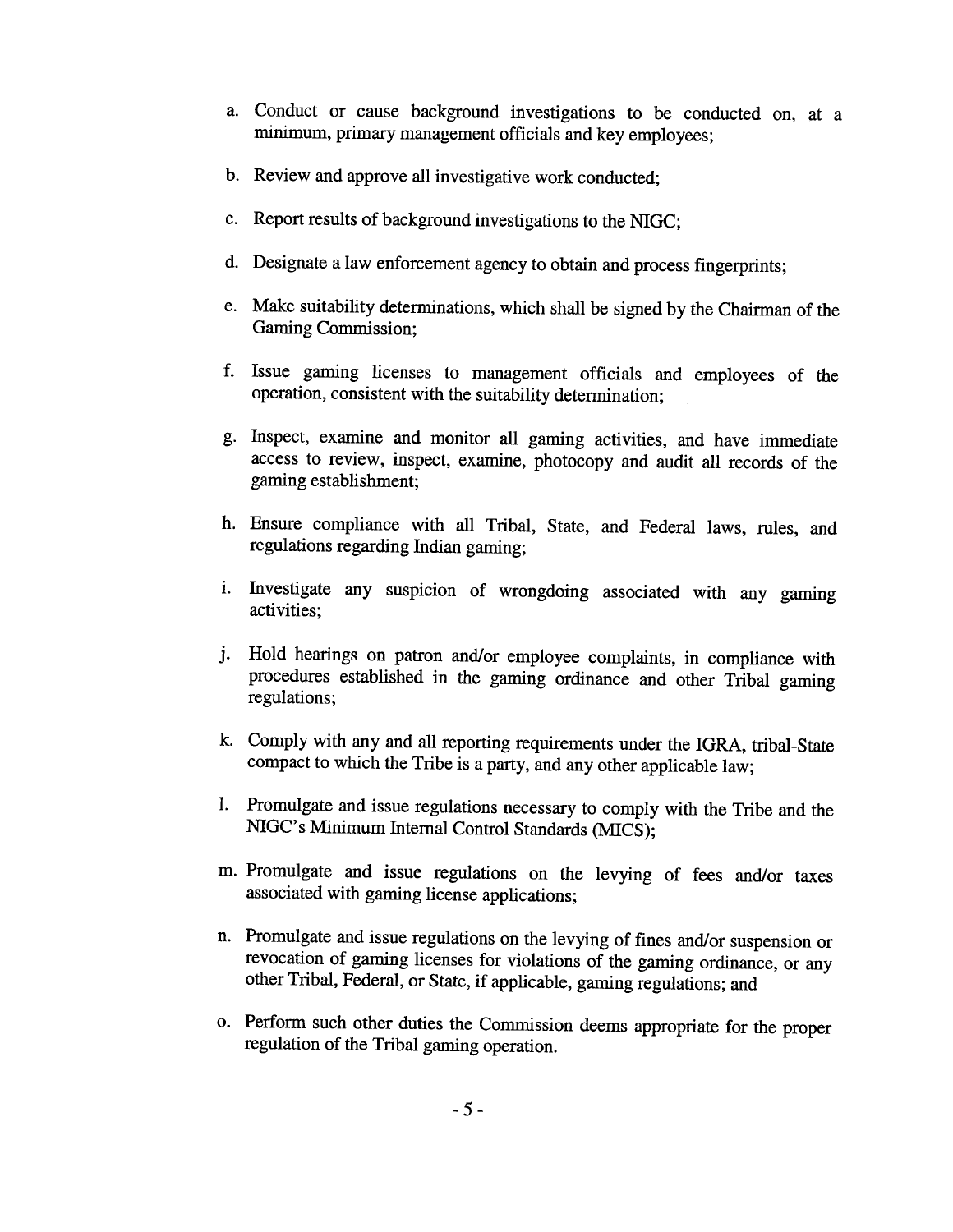*G.* The Gaming Commission shall ensure that all records and information obtained as a result of an employee background investigation shall remain confidential and shall not be disclosed to persons who are not directly involved in the licensing process. Under no circumstances shall information obtained during the course of an employee background investigation be disclosed to members of management, human resource personnel or others employed by the tribal gaming operation.

This Section does not apply to requests for such information or records from any Tribal, Federal or State law enforcement or regulatory agency, or for the use of such information or records by the Commission and staff in the performance of their official duties.

**H.** Terms of Office for Tribal Gaming Commissioners shall be as follows: the Chair shall serve an initial term of one year, with subsequent Chairs serving three-year terms. The Vice-Chair and Comrnissioner(s) shall serve **an** initial term of two years, with subsequent Vice-Chairs and Commissioners serving three-year terns.

**I.** The following persons are not eligible to serve as Tribal Gaming Commissioners: Tribal Council members, whle serving **as** such; employees of the gaming operation, while serving as such; gaming contractors (including any principal of a management or other contracting company); persons directly related to or sharing a residence with any of the above; persons ineligible to be key employees or primary management officials. Tribal members previously convicted of a felony, of embezzlement, of theft, or of any other money-related crime or honesty-related crime (such as fraud) will only be allowed if the Tribal Council specifically finds a significant amount of time has passed and that the person's character has been reformed. The Tribal Council shall require a criminal history check with appropriate law enforcement agencies and shall review this criminal history report and make an appropriate suitability determination before appointing an individual to a position as a Tribal Gaming Commissioner.

**J.** The independence of the Tribal Gaming Commission is essential to a wellregulated gaming operation. For that reason, Commissioners may only be removed from office by the Tribal Council prior to the expiration of their respective terms for neglect of duty, misconduct, malfeasance, or other acts that would render a commissioner unqualified for his/her position. Any allegations of neglect of duty, misconduct, malfeasance, or other acts that would render him or her unqualified for his/her position must be substantiated by a preponderance of the evidence. Commissioners will be given an opportunity to provide evidence rebutting the grounds for their proposed removal before the removal is considered. A vote of the Tribal Council on the validity of the removal shall be final and not subject to further appeal. **A** wrongful removal shall entitle the affected Commissioner to compensation for expenses incurred in an appeal and any pay withheld.

**K. A** majority of the Commission shall constitute a quorum. The concurrence of a majority of the members appointed to the Commission shall be required for any final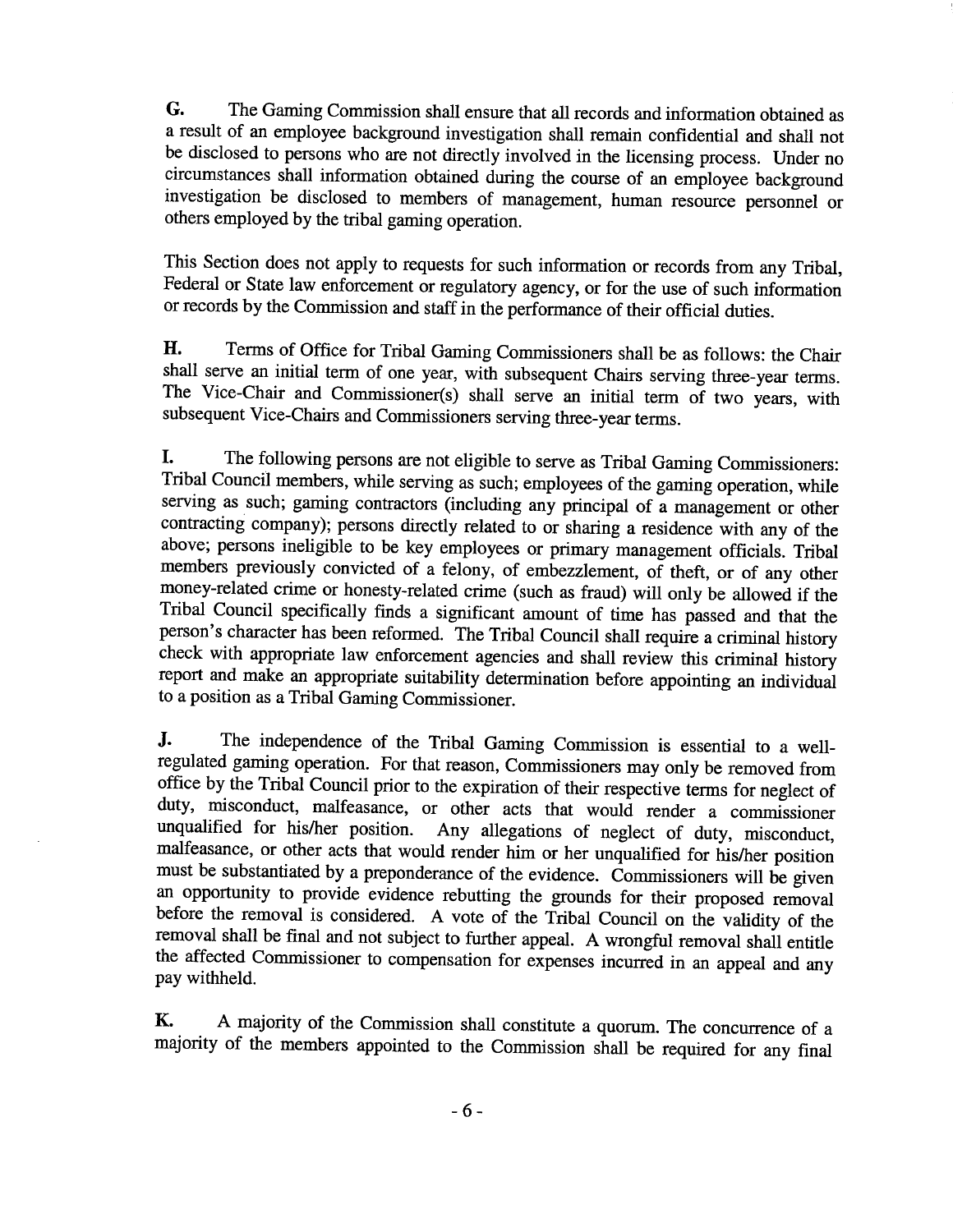determination by the Commission. The Commission may act in its official capacity even if there are vacancies on the Commission.

**L.** Tribal Gaming Commissioners shall be compensated at a level determined by the Tribal Council. This compensation shall be included in the gaming operation's annual estimated budget, and shall be approved by the Tribal Council. Commissioner compensation shall not be based on a percentage of gaming revenue to ensure the Commission is not improperly influenced.

**M.** The Commission shall keep a written record of all its meetings.

#### **VII. Ethics**

**A.** The Tribe recognizes that the duties of the Tribal Gaming Commission include making important decisions on highly sensitive issues. As such, the Tribe has determined that the Gaming Commission shall be held to extremely high ethical standards. Prior to taking their positions on the Commission (Members), the Members shall agree to be bound by the following principles:

- a. Members shall not hold financial interests that conflict with the conscientious performance of their duties as managers and regulators.
- b. Members shall not engage in financial transactions using nonpublic information or allow the improper use of such information by others on their behalf to further any private interest.
- c. Members shall not solicit or accept any **gift** or other item of monetary value, including complimentary items, from any person or entity seeking official action or inaction from, doing business with, or conducting activities regulated by the member's organization, or whose interests may be substantially affected by the performance or nonperformance of the Members' duties.
- d. Members shall make no unauthorized commitments or promises of any kind purporting to bind the Tribe.
- e. Members shall not use their positions for private gain.
- f. Members shall act impartially, in accordance with all relevant Tribal, Federal, and State laws (where applicable), and shall not give preferential treatment to any private organization or individual, including to any persons related to Members.
- g. Members shall ensure that Tribal property and gaming assets shall be properly segregated and safeguarded, and that such property and assets shall not be used for unauthorized activities.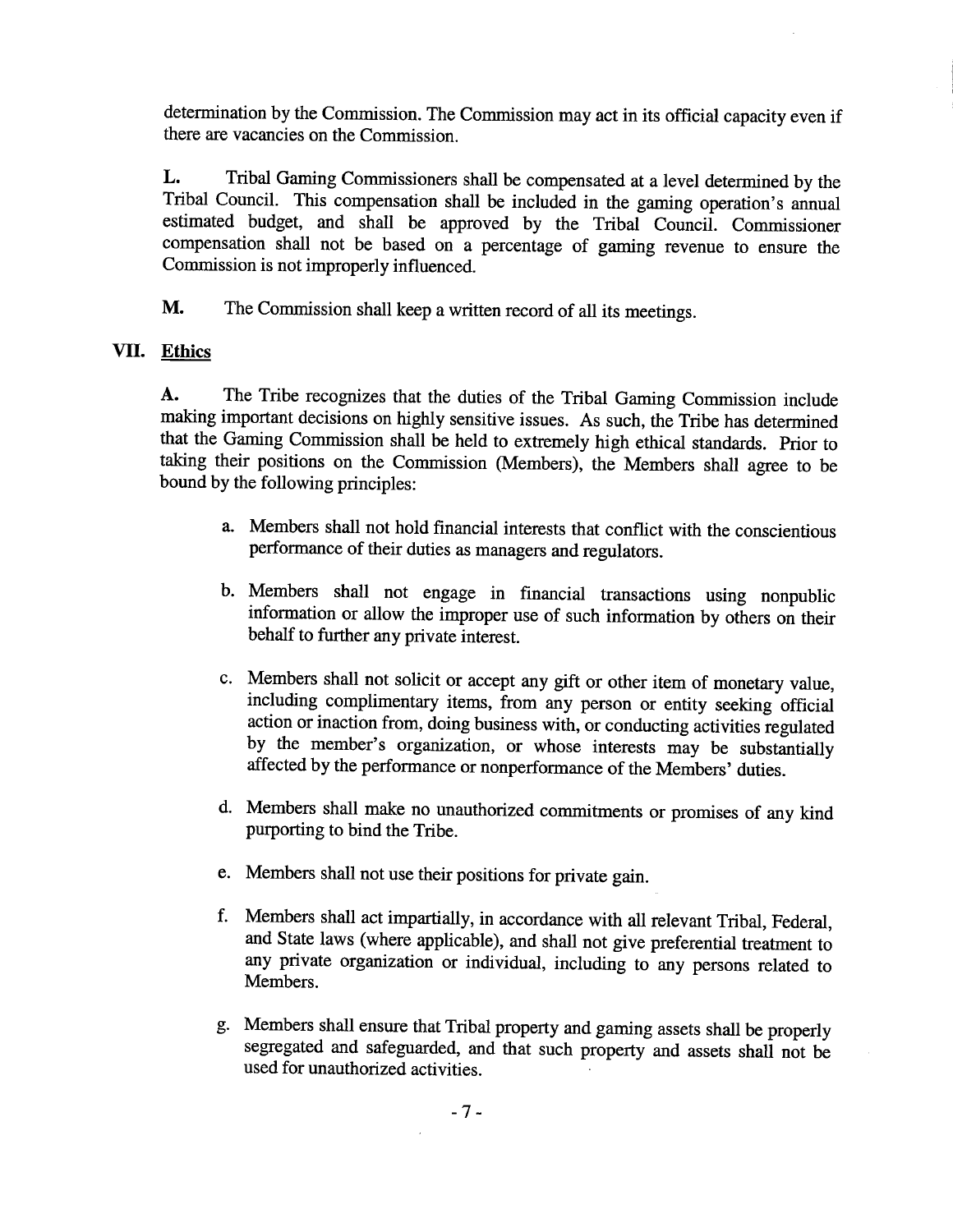- h. Members shall not engage in outside employment or activities, including seeking or negotiating for future employment, which conflict with their official duties and responsibilities.
- i. Members shall disclose waste, fraud, abuse, and corruption to appropriate authorities.
- j. Members shall endeavor to avoid any actions creating the appearance that they are violating the law or the ethical standards listed herein.

#### VIII. **Audit**

A. The Tribe shall cause an annual outside independent audit of gaming operations to be conducted, and shall submit the resulting audit reports to the National Indian Gaming Commission

**B.** All gaming related contracts that result in the purchase of supplies, services, or concessions in excess of \$25,000.00 annually, except contracts for professional legal and accounting services, shall be specifically included within the scope of the audit that is described in subsection A. above.

# **IX. Environment and Public Health and Safety**

All tribal gaming facilities shall be constructed, maintained and operated in a manner that adequately protects the environment and the public health and safety.

#### **X.** Dispute Resolution

Patrons who have complaints against the gaming establishment, a gaming employee, or a management contractor shall have as their sole remedy the right to file a petition for relief with the Tribal Gaming Commission. Complaints shall be submitted in writing, and at the discretion of the Commission, the petitioner may be allowed to present evidence. The Gaming Commission shall hold a hearing within **30** days of receipt of petitioner's complaint. Petitioner may have counsel present at such hearing. The Commission shall render a decision in a timely fashion and all such decisions will be final when issued. Any patron complaint must be submitted to the Commission within thirty (30) days of the incident giving rise to the complaint. The Commission's decision shall constitute the complainant's final remedy.

# **XI.** Licenses for Key Employees and Primary Management Officials

**A.** The Tribe shall ensure that the policies and procedures set out in this section are implemented with respect to key employees and primary management officials employed at any gaming enterprise operated on **Indian** lands.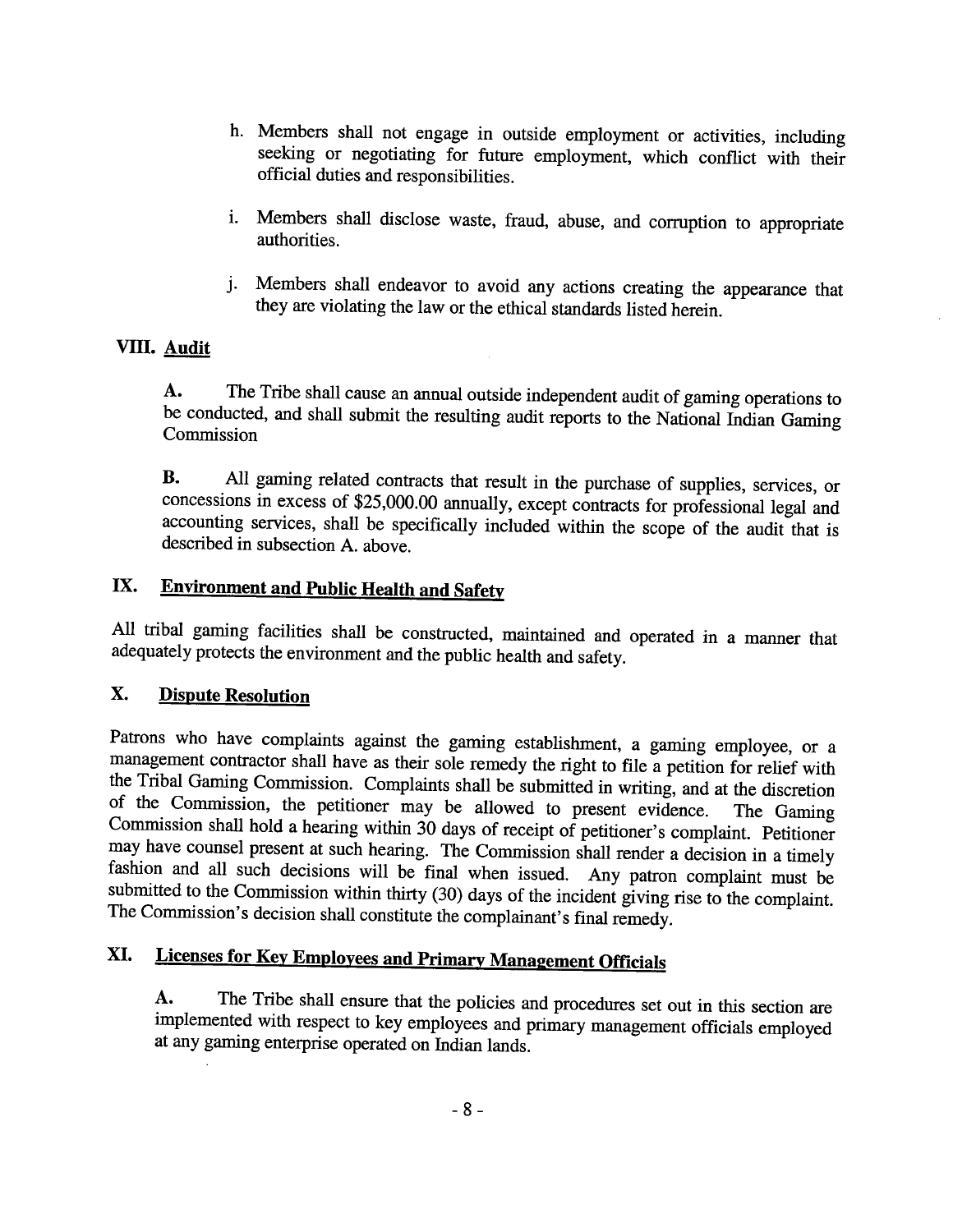**B.** The Tribe shall perform background investigations and issue licenses for key employees and primary management officials according to requirements that are at least as stringent as those in 25 U.S.C. **\$8** 556 and 558.

- **C.** Application Forms
	- a. The following notice shall be placed on the application form for a key employee or a primary management official:

In compliance with the Privacy Act of 1974, the following information is provided: Solicitation of the information on this form is authorized by25 U.S.C. 2701 et seq. The purpose of the requested information is to determine the eligibility of individuals to be employed in a gaming operation. The information will be used by the Tribe and the National Indian Gaming Commission members and staff who have need for the information in the performance of their official duties. The information may be disclosed to appropriate Federal, Tribal, State, local, or foreign law enforcement and regulatory agencies when relevant to civil, criminal or regulatory investigations or prosecutions or when necessary pursuant to a requirement by a Tribe or the National Indian Gaming Commission in connection with the hiring or firing of an employee, the issuance or revocation of a gaming license, or investigation of activities while associated with a Tribe or a gaming operation. Failure to consent to the disclosures indicated in this notice will result in a Tribe being unable to hire you in a primary management official or key employee position.

The disclosure of your Social Security Number (SSN) is voluntary. However, failure to supply a SSN may result in errors in processing your application.

b. The following additional notice shall be placed on the application form for a key employee or a primary official:

**A** false Statement on any part of your application may be grounds for not hiring you, or for firing you after you begin work. Also, you may be punished by fine or imprisonment. (U.S. Code, Title 18, section 1001)

- c. The Commission shall notify in writing existing key employees and primary management officials who have not completed an application containing the notices set forth above that they shall either:
	- i. Complete a new application form that contains both the Privacy Act and false statement notices; or
	- ii. Sign a statement that contains the Privacy Act and false statement notices and consent to the routine uses described in that notice.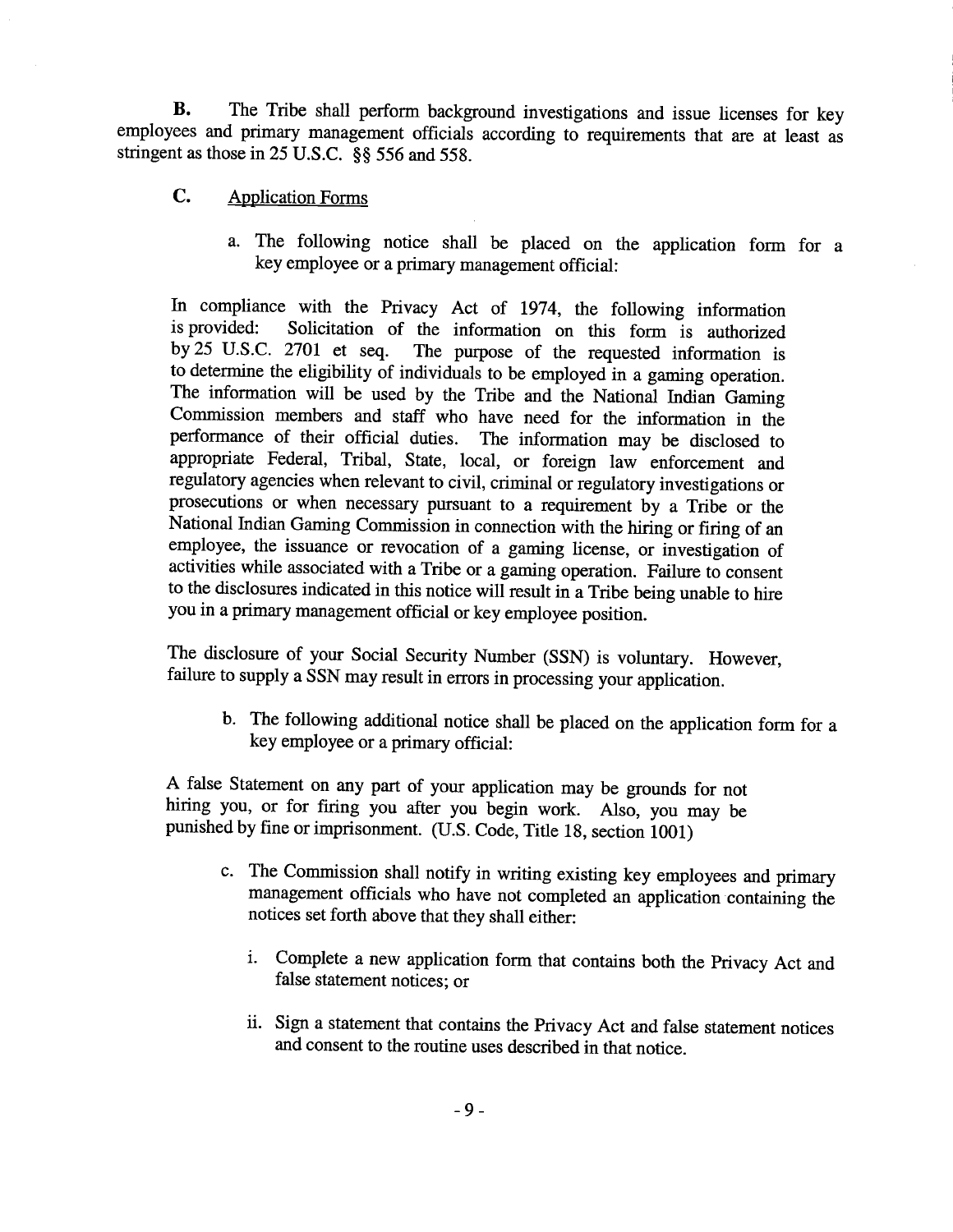#### D. License Fees

The Tribe may charge a license fee, to be set by the Tribal Gaming Commission, to cover its expenses in investigating and licensing Key Employees and Primary Management Officials of the gaming operation.

#### E. Background Investigations

a. The Tribal Gaming Commission is responsible for conducting background investigations and suitability determinations.

b. The Tribal Gaming Commission shall request from each primary management official and from each key employee all of the following information:

- i. Full name, other names used (oral or written), social security number(s), birth date, place of birth, citizenship, gender, all languages (spoken or written);
- ii. Currently and for the previous *5* years: business and employment positions held, ownership interests in those businesses, business and residence addresses, and drivers license numbers;
- iii. The names and current addresses of at least **three** personal references, including one personal reference who was acquainted with the applicant during each period of residence listed under paragraph (1)(b) of this section;
- iv. Current business and residence telephone numbers;
- v. **A** description of any existing and previous business relationships with Indian Tribes, including ownership interests in those businesses;
- vi. **A** description of any existing and previous business relationships with the gaming industry generally, including ownership interests in those businesses;
- vii. The name and address of any licensing or regulatory agency with which the person has filed an application for a license or pennit related to gaming, whether or not such license or permit was granted;
- viii. For each felony for which there was an ongoing prosecution or a conviction, within 10 years of the date of the application, the charge, the name and address of the court involved, and the date and disposition if any;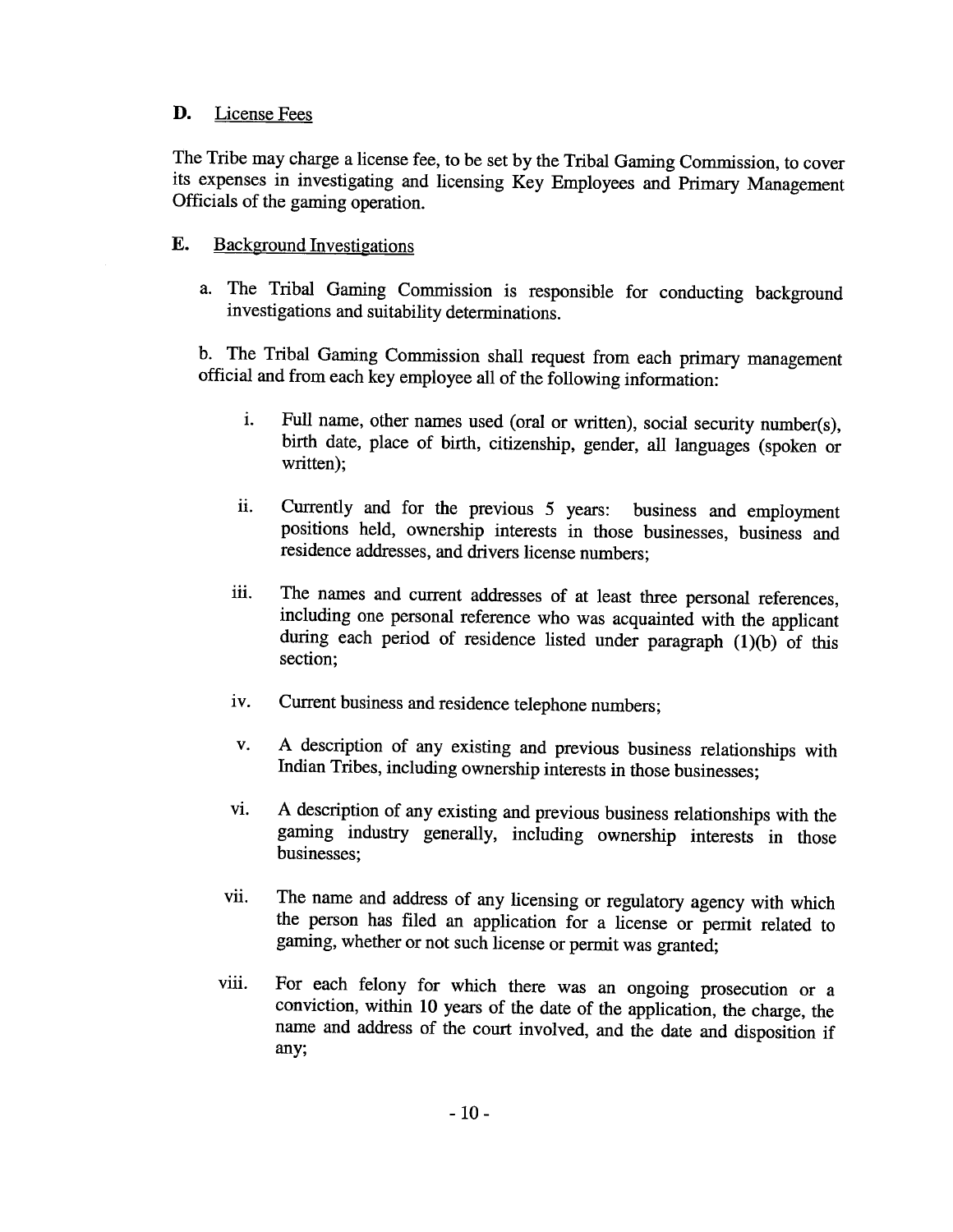- ix. For each misdemeanor conviction or ongoing misdemeanor prosecution (excluding minor traffic violations), within 10 years of the date of the application, the name and address of the court involved and the date and disposition;
- **x.** For each criminal charge (excluding minor traffic charges), whether or not there is a conviction, if such criminal charge is within 10 years of the date of the application and is not otherwise listed pursuant to paragraph  $(1)(h)$ or  $(1)(i)$  of this section, the criminal charge, the name and address of the court involved and the date and disposition;
- xi. The name and address of any licensing or regulatory agency with which the person has filed an application for an occupational license or permit, whether or not such license or permit was granted;
- xii. **A** photograph taken within the last year; and
- xiii. Any other information the Tribe deems relevant.
- F. Fingerprints

Each applicant for a Key Employee or Primary Management Official shall be required to have fingerprints taken as part of the license application procedure. Fingerprints shall be taken by the Plumas County Sheriff Department. Fingerprints will then be forwarded to the NIGC for processing through the FBI and NCIC to determine the applicant's criminal history, if any.

# *G.* Procedures for Conducting a Background Check on Applicants

- a. As part of its review procedure, the Commission or its agent shall employ or engage a private investigator to conduct a background investigation on each applicant sufficient to allow the Gaming Commission to make an eligibility determination under subsection G below. The investigator shall:
	- i. Verify the applicant's identity through items such as a social security card, drivers license, birth certificate, or passport;
	- ii. Contact each personal and business reference provided in the License Application;
	- iii. Obtain a personal credit check;
	- iv. Conduct a civil history check;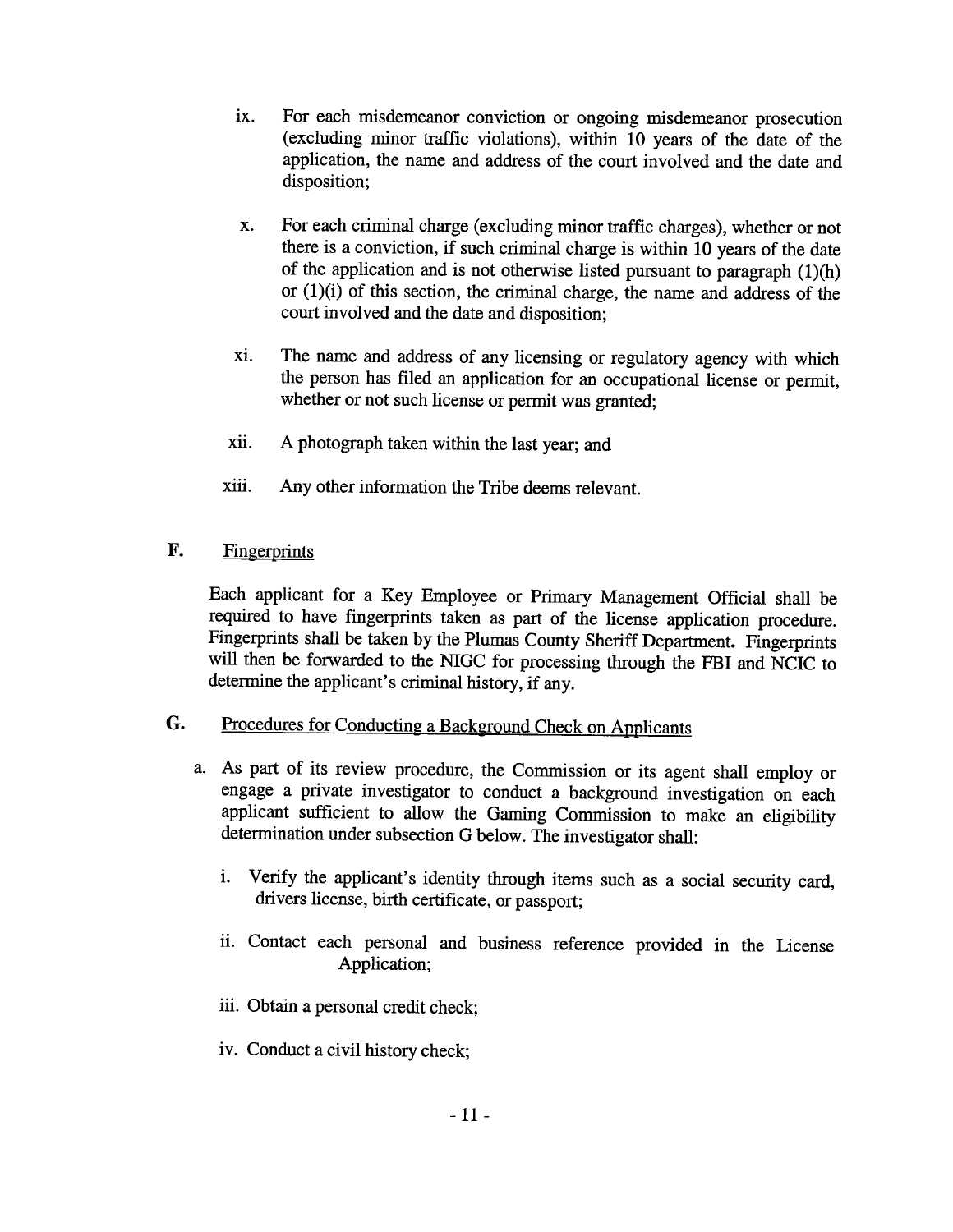- v. Conduct a criminal history check via the submission of the applicant's fingerprints to the NIGC, and further obtain information from the appropriate court regarding past felony and/or misdemeanor convictions and criminal charges within the last ten years;
- vi. Inquire into any previous or existing business relationships with the gaming industry and Indian tribes by contacting the entities or tribes;
- vii. Verify the applicant's history and status with any licensing agency by contacting the agency; and
- viii. Take other appropriate steps to verify the accuracy of the information, focusing on problem areas noted.

b. The investigator shall create an investigative report noting the steps taken, information gained, potential problem areas, and disqualifying information.

*c.* The Gaming Commission and its private investigator shall promise to keep confidential the identity of each person interviewed in the course of the investigation, other than disclosure as required under Federal, Tribal, or State law.

#### H. Eligibility Determination

The Tribal Gaming Commission shall review a person's prior activities, criminal record, if any, and reputation, habits and associations to make a finding concerning the eligibility of a key employee or primary management official for employment in a gaming operation. If the Tribal Gaming Commission determines that employment of the person poses a threat to the public interest or to the effective regulation of gaming, or creates or enhances dangers of unsuitable, unfair, or illegal practices and methods and activities in the conduct of gaming, a tribal gaming operation shall not employ that person in a key employee or primary management official position.

#### **I.** Procedures for Forwarding Applications and Reports for Key Employees and Primary Management Officials to the National Indian Gaming Commission

- a. When a key employee or primary management official is employed to work at a gaming operation authorized by this ordinance, the Commission shall forward to the National Indian Gaming Commission a completed application for employment and conduct the background investigation and make the determination referred to in subsection D of this section.
- b. The gaming operation shall not employ as a key employee or primary management official a person who does not have a license after 90 days.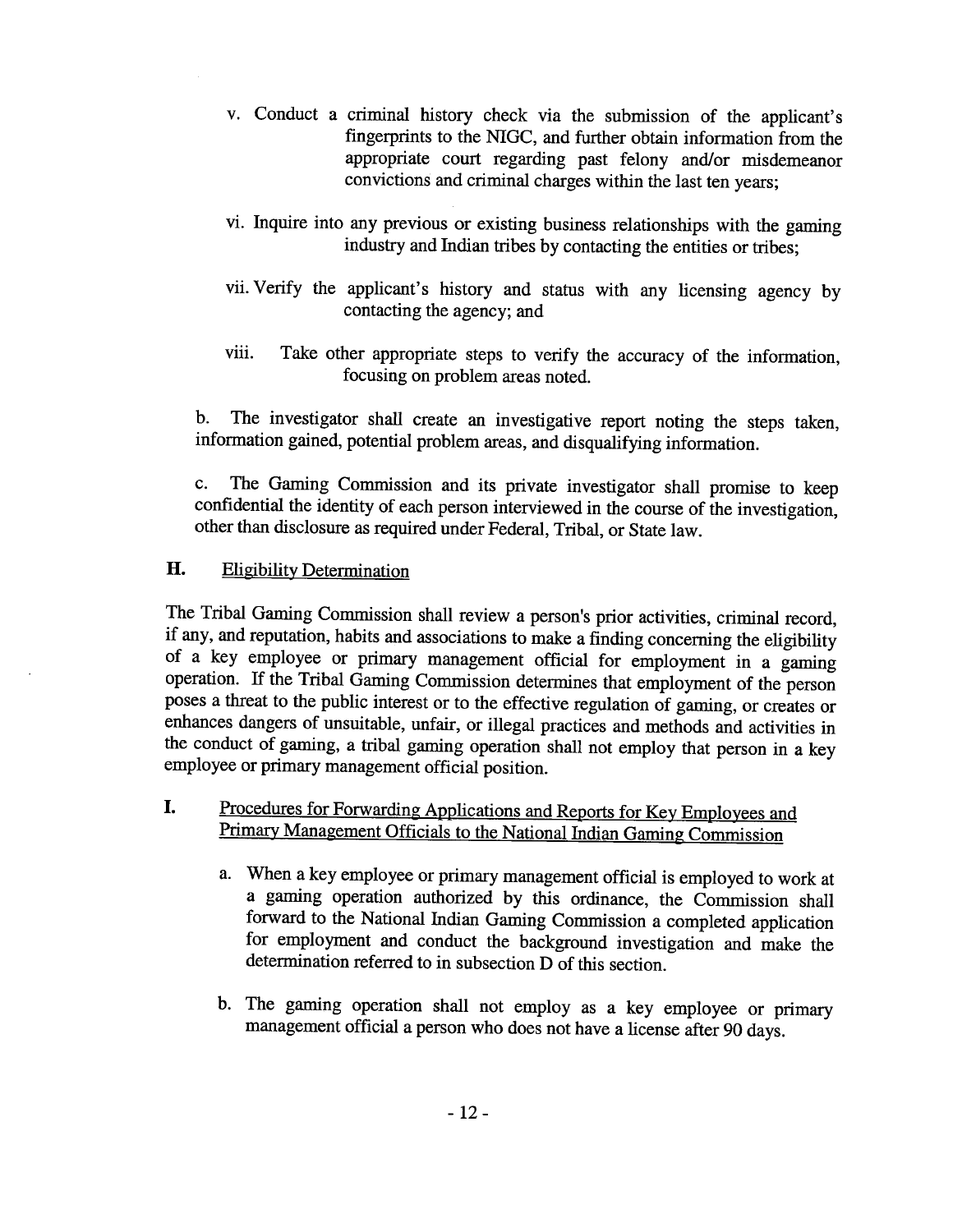- **J.** Report to the National Indian Gaming Commission
	- a. The Tribal Gaming Commission shall prepare and forward a report on each background investigation to the National Indian Gaming Commission. An investigative report shall include all of the following:
		- i. Steps taken in conducting a background investigation;
		- ii. Results obtained;
		- iii. Conclusions reached; and
		- iv. The bases for those conclusions.
	- b. The Commission shall forward the completed investigative report to the National Indian Gaming Commission within 60 days after an employee begins work or within 60 days of the approval of this ordinance by the Chairman of the National Indian Gaming Commission.
	- c. The Commission shall submit, with the investigative report, a copy of the eligibility determination, unless the NIGC shall have advised the Tribe that the submission of the eligibility determination is not necessary. This determination shall include a Statement describing how the information submitted by the applicant was verified; a Statement of results following an inquiry into the applicant's prior activities, criminal record, if any, and reputation, habits and associations; a Statement showing the results of interviews of a sufficient number of knowledgeable people (such as former employers, personal references, and others referred to by the applicant) in order to provide a basis for the Tribe to make a finding concerning the eligibility for employment in a gaming operation; and a Statement documenting the disposition of all potential problem areas noted and disqualifying information obtained.
	- d. If a license is not issued to an applicant, the Tribal Gaming Commission:
		- i. Shall notify the **NIGC;** and
		- ii. Shall forward copies of its eligibility determination and investigative report (if any) to the NIGC for inclusion in the Indian Gaming Individuals Records System.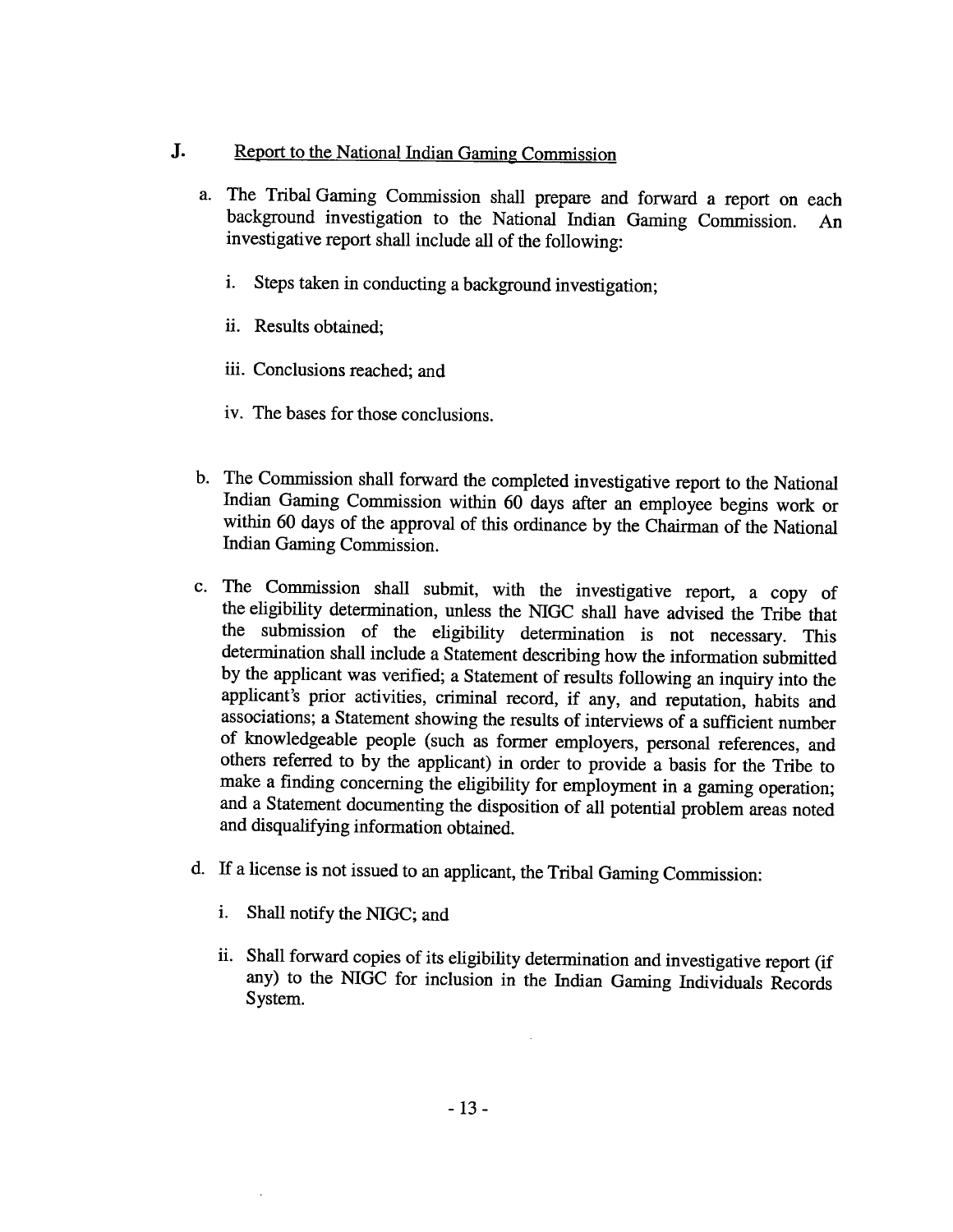e. With respect to all employees, and in particular key employees and primarymanagement officials, the Tribal Gaming Commission shall retain applications for employment and reports (if any) of background investigations for inspection by the Chairman of the NIGC or his or her designee for no less than three (3) years from the date of termination of employment

#### K. Granting a Gaming License

- a. If, within a thirty **(30)** day period after the National Indian Gaming Commission receives a report, the National Indian Gaming Commission notifies the Tribe that it has no objection to the issuance of a license pursuant to a license application filed by a key employee or a primary management official for whom the Tribe has provided an application and investigative report to the National Indian Gaming Commission, the Tribal Gaming Commission, acting for the Tribe, may issue a license to such applicant.
- b. The Tribal Gaming Commission shall respond to a request for additional information from the Chairman of the National Indian Gaming Commission concerning a key employee or a primary management official who is the subject of a report. Such a request shall suspend the 30-day period under paragraph J. 1. of this section until the Chairman of the National Indian Gaming Commission receives the additional information.
- c. If, within the thirty (30) day period described above, the National Indian Gaming Commission provides the Tribe with a Statement itemizing objections to the issuance of a license to a key employee or to a primary management official for whom the Tribal Gaming Commission has provided an application and investigative report to the National Indian Gaming Commission, the Tribe shall reconsider the application, taking into account the objections itemized by the National Indian Gaming Commission. The Tribe shall make the final decision whether to issue a license to such applicant.

#### L. License Suspension

- a. If, after the issuance of a gaming license, the Tribal Gaming Commission receives from the National Indian Gaming Commission reliable information indicating that a key employee or a primary management official is not eligible for employment, the Tribal Gaming Commission shall suspend such license and shall notify in writing the licensee of the suspension and the proposed revocation.
- b. The Tribal Gaming Commission shall notify the licensee of a time and a place for a hearing on the proposed revocation of a license.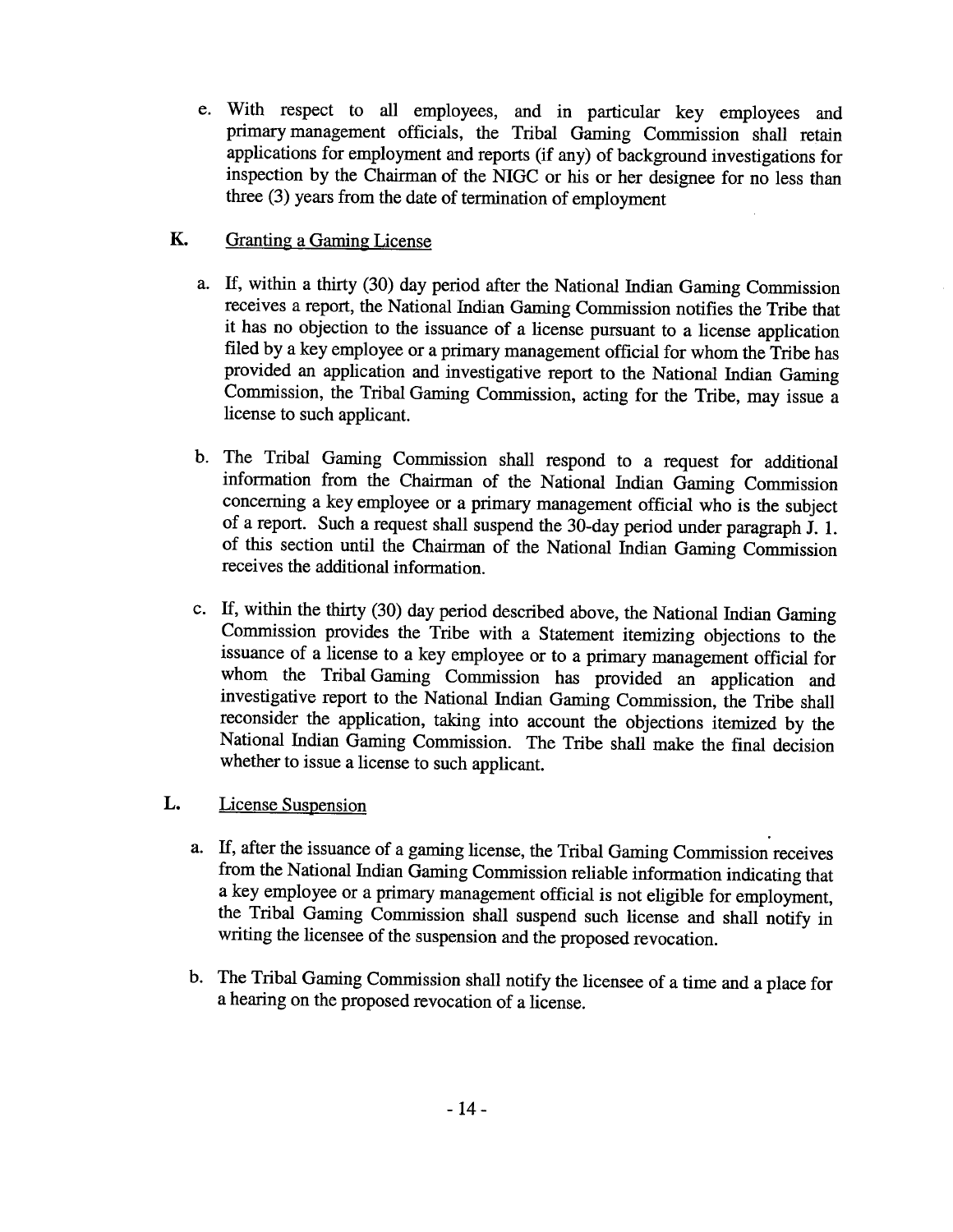c. After a revocation hearing, the Tribal Gaming Commission shall decide to revoke or to reinstate a gaming license. The Commission shall notify the **NIGC** of its decision.

#### **XII. Minimum Internal Control Standards**

The Tribe acknowledges its obligation to adopt and implement Minimum Internal Control Standards (MICS) for the operation of its Tribal gaming operation no less stringent than those found in the regulations of the **NIGC** at 25 C.F.R. Part 542. The Tribe's MICS shall be set out in separate regulations to be reviewed and approved by the Tribal Council.

#### **XIII. License Locations**

The Tribal Gaming Commission shall issue a separate license to each place, facility, or location on Indian lands where class II and/or class III gaming is conducted under this ordinance.

#### **XIV. Notices**

All notices required under law or regulations with respect to gaming activities shall be sent to:

Tribal Chairperson Greenville Rancheria 410 Main Street Greenville, CA 95947

#### **XV.** Compliance with Federal Law

The Tribe will comply with all applicable federal law, including the Bank Secrecy Act, **31**  U.S.C. 53 11 *et seq.* 

#### **XVI. Repeal**

To the extent that they are inconsistent with this ordinance, all prior gaming ordinances are hereby repealed.